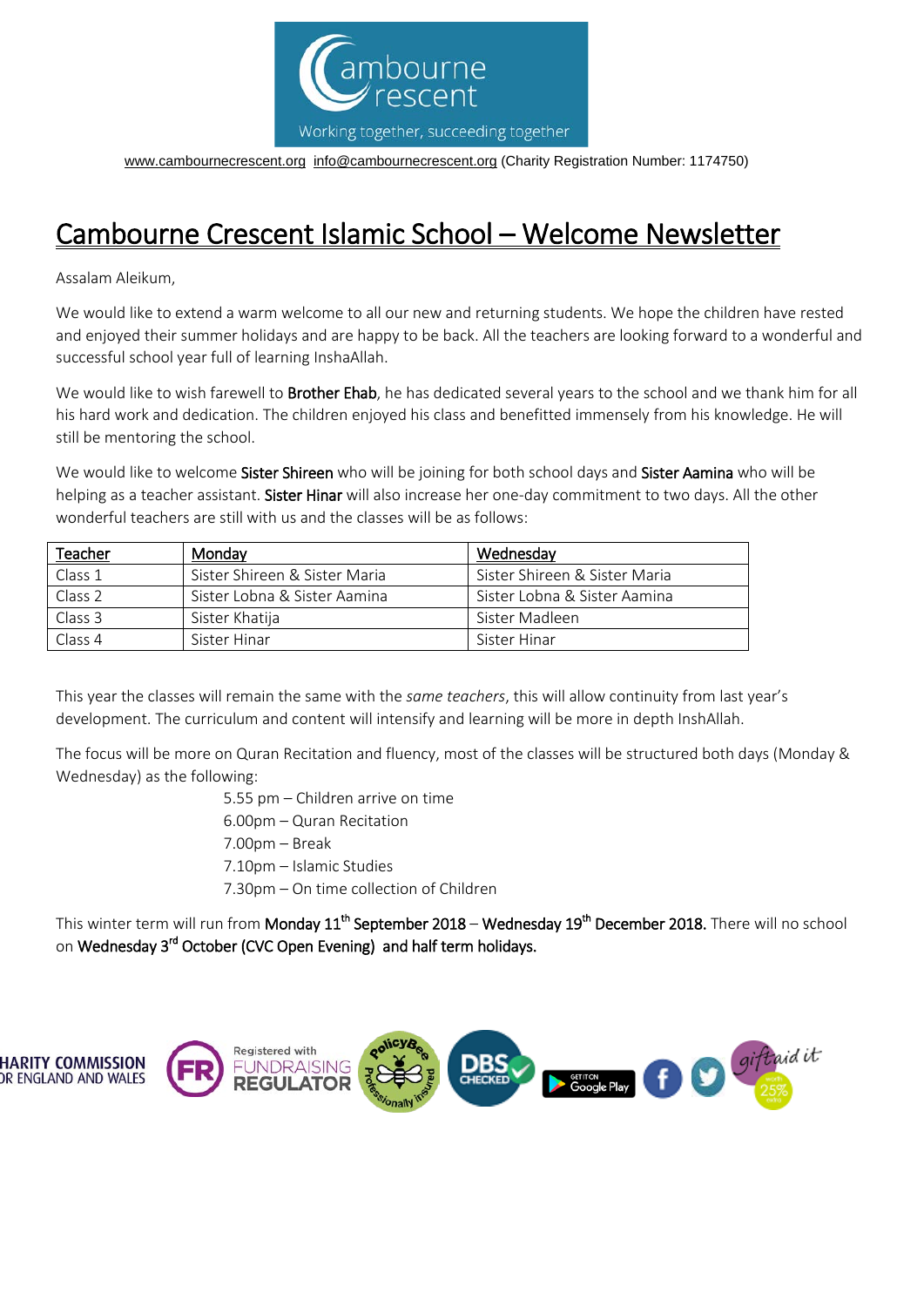

[www.cambournecrescent.org](http://www.cambournecrescent.org/) [info@cambournecrescent.org](mailto:info@cambournecrescent.org) (Charity Registration Number: 1174750)

To aid with Islamic studies we will request parents to purchase Islamic studies books from the school. They will be available from the end of September, you can obtain details from the teachers. This will allow parents to have an insight in to school learning. All other books are still to be provided by Cambourne Crescent.

We would like each child to maximize their learning and hugely benefit from the Islamic school, but for this we would need the co-operation of parents and working in partnership with them. We request you kindly adhere to the following points:

- Timekeeping: Please ensure the children are dropped at school at 5.55pm sharp. This is essential to settle the children and not have further disturbance once the class has commenced. Missing 10/15 minutes of the class does add up over the course of the year.
- Please pick your children at 7.30pm sharp it is unfair for the teachers to wait for parents to come and give more of their personal time. Kindly respect their time.
- Absence: If your child will not be attending school could you kindly inform Sister Maria before the school starts on 07401 765 864.
- Completing Homework: Please check your child's homework and take the time to encourage them to complete their homework. Please do appreciate your child will only improve learning if they **practice at home** – we cannot emphasise enough the importance of you sitting and listening to your child's recitation.
- Behaviour and Motivation: We have an amazing set of children in our school and are very proud of their conduct. We like our children to be kind towards one another, listen and respect the teachers and willing to give their best in class.
- This year in all classes we will be introducing points card to the children to motivate and encourage them to complete homework and exemplify outstanding learning in class. They will be rewarded points based on the complexity of task by the teacher and after a couple of week will have the option to exchange the points into gifts.
- Point of Contact: Teachers will be your first point of contact for any concerns, but if feel the need to contact the Cambourne Crescent Committee members on [info@cambournecrescent.org](mailto:info@cambournecrescent.org) or Sara on 07890 564 467 or Lobna 07841 016 158 on You will get further information o[n www.cambournecrescent.org](http://www.cambournecrescent.org/)
- Payments: We would be very grateful if you check your standing order is set-up each month for 10 months (September- June). Please do contact us if any support is needed.

|  | o The bank details are: |                                            |  |
|--|-------------------------|--------------------------------------------|--|
|  | Name:                   | Cambourne Crescent                         |  |
|  | Address:                | Natwest, 81 High Street, Bedford, MK40 1YN |  |
|  | Account No:   62412930  |                                            |  |

- o The payment structure is: One child- £20; Two children- £30; Three children £35
- 

**HARITY COMMISSION** 

OR ENGLAND AND WALES